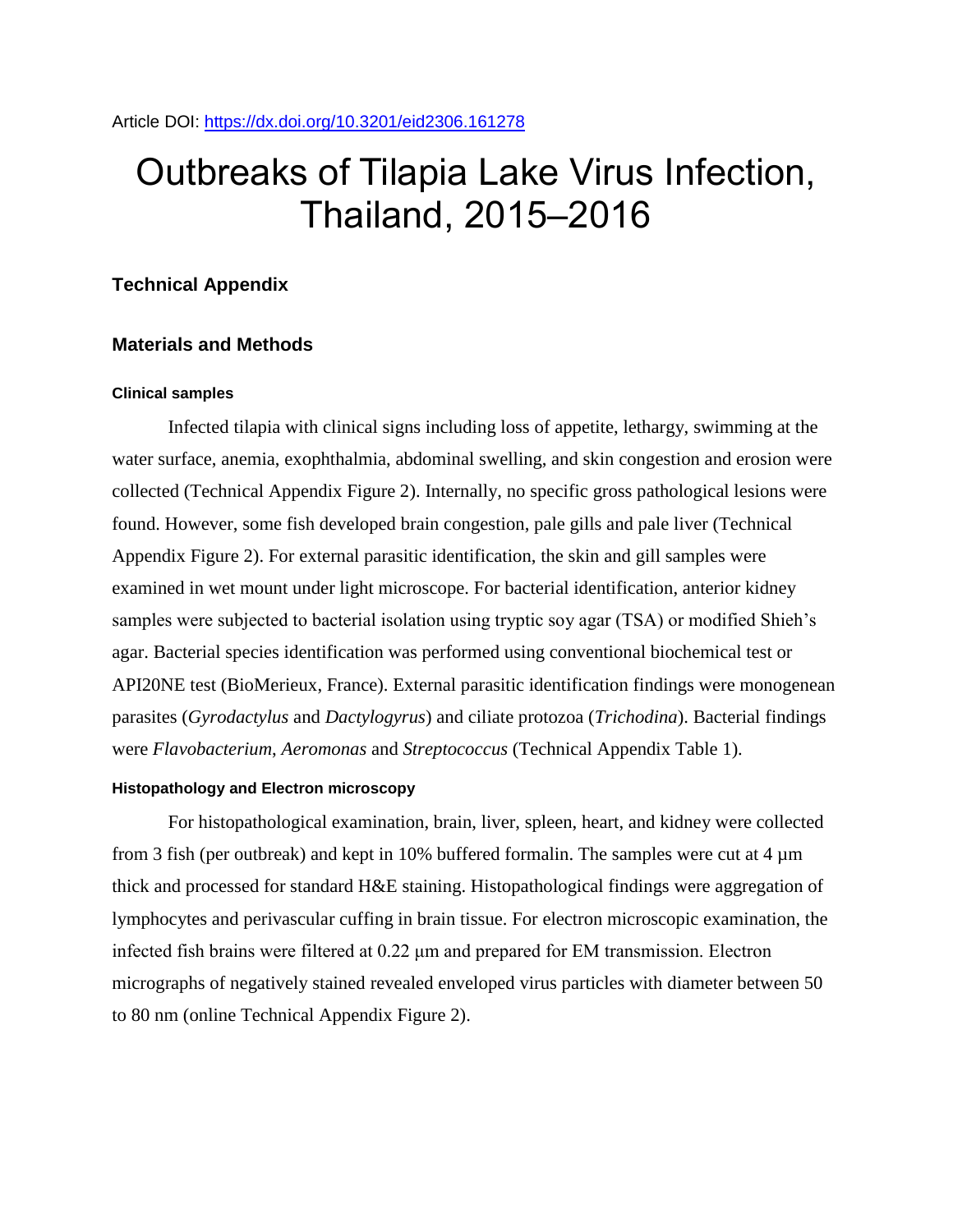## **Polymerase chain reaction**

For molecular identification, PCR with specific primers for TiLV were performed (*1*). In addition, samples were tested for other viral infections including Betanodavirus and Iridovirus by specific PCR primers (*2*,*3*). In brief, RNA was extracted from brains (pooled sample of 3–5 brains) of infected and normal fish from the same culture area. RNA was subjected to PCR with TiLV specific primers.

## **Phylogenetic analysis**

Phylogenetic analysis of TiLVs was conducted by comparing segment 1 (putative PB1 gene) of Thai TiLVs, Israel TiLV and reference viruses of Orthomyxoviridae, Arenaviridae and Bunyaviridae using program MEGA 6.0 (*4*).

## **References**

- 1. Eyngor M, Zamostiano R, Kembou Tsofack JE, Berkowitz A, Bercovier H, Tinman S, et al. Identification of a novel RNA virus lethal to tilapia. J Clin Microbiol. 2014;52:4137–46. [PubMed](https://www.ncbi.nlm.nih.gov/entrez/query.fcgi?cmd=Retrieve&db=PubMed&list_uids=25232154&dopt=Abstract) <http://dx.doi.org/10.1128/JCM.00827-14>
- 2. Bigarré L, Cabon J, Baud M, Heimann M, Body A, Lieffrig F, et al. Outbreak of betanodavirus infection in tilapia, Oreochromis niloticus (L.), in fresh water. J Fish Dis. 2009;32:667–7[3.](https://www.ncbi.nlm.nih.gov/entrez/query.fcgi?cmd=Retrieve&db=PubMed&list_uids=19500206&dopt=Abstract) [PubMed](https://www.ncbi.nlm.nih.gov/entrez/query.fcgi?cmd=Retrieve&db=PubMed&list_uids=19500206&dopt=Abstract) <http://dx.doi.org/10.1111/j.1365-2761.2009.01037.x>
- 3. Kurita J, Nakajima K, Hirono I, Aoki I. Polymerase Chain Reaction (PCR) Amplification of DNA of Red Sea Bream Iridovirus (RSIV). Fish Pathol. 1998;33:17–23. <http://dx.doi.org/10.3147/jsfp.33.17>
- 4. Tamura K, Stecher G, Peterson D, Filipski A, Kumar S. MEGA6: Molecular Evolutionary Genetics Analysis version 6.0. Mol Biol Evol. 2013;30:2725–9. [PubMed](https://www.ncbi.nlm.nih.gov/entrez/query.fcgi?cmd=Retrieve&db=PubMed&list_uids=24132122&dopt=Abstract) <http://dx.doi.org/10.1093/molbev/mst197>
- 5. Müller R, Poch O, Delarue M, Bishop DH, Bouloy M. Rift Valley fever virus L segment: correction of the sequence and possible functional role of newly identified regions conserved in RNA-dependent polymerases. J Gen Virol. 1994;75:1345–52. [PubMed](https://www.ncbi.nlm.nih.gov/entrez/query.fcgi?cmd=Retrieve&db=PubMed&list_uids=7515937&dopt=Abstract) [http://dx.doi.org/10.1099/0022-](http://dx.doi.org/10.1099/0022-1317-75-6-1345) [1317-75-6-1345](http://dx.doi.org/10.1099/0022-1317-75-6-1345)
- 6. Poch O, Sauvaget I, Delarue M, Tordo N. Identification of four conserved motifs among the RNAdependent polymerase encoding elements. EMBO J. 1989;8:3867–74. [PubMed](https://www.ncbi.nlm.nih.gov/entrez/query.fcgi?cmd=Retrieve&db=PubMed&list_uids=2555175&dopt=Abstract)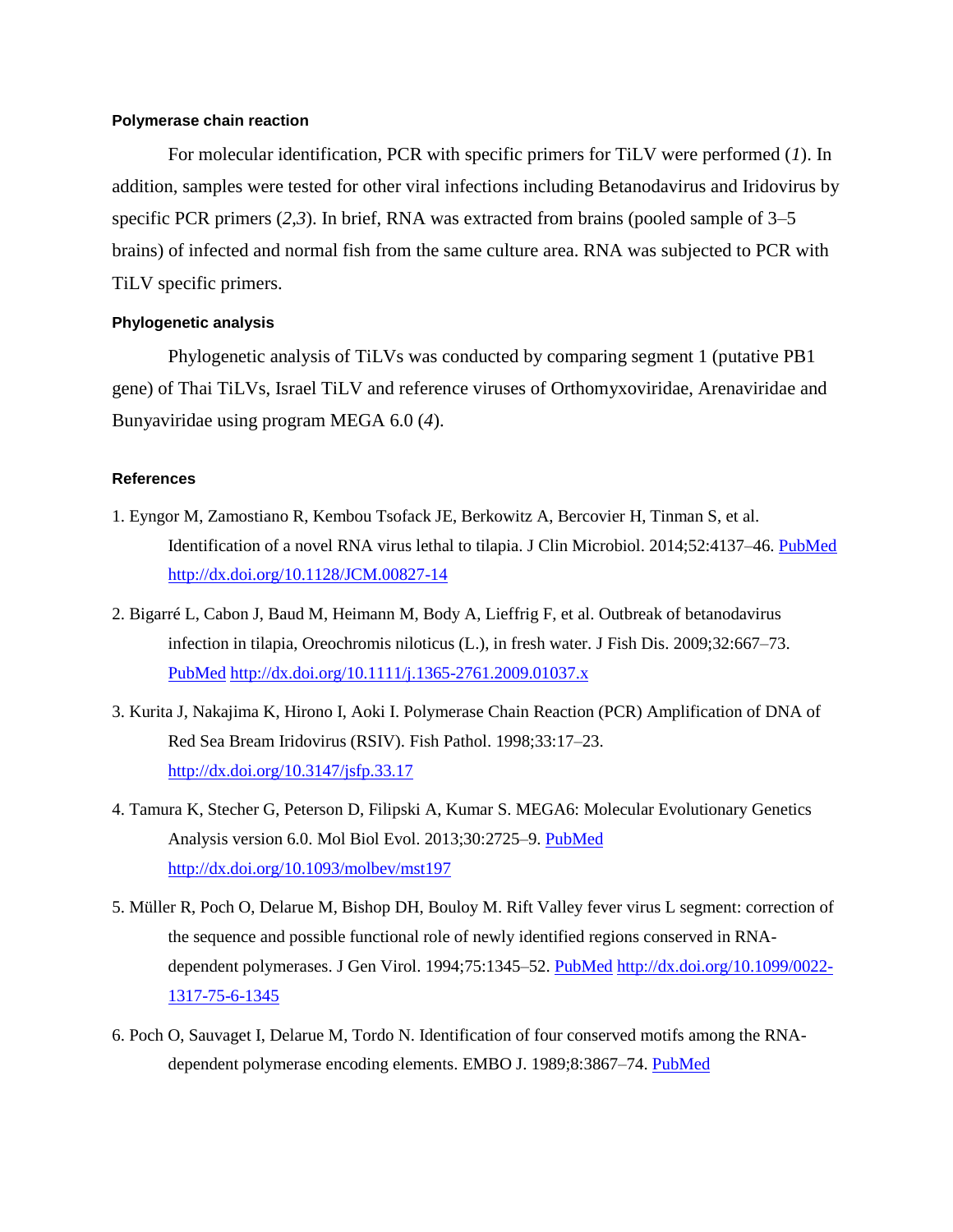#### 7. Bacharach E, Mishra N, Briese T, Zody MC, Kembou Tsofack JE, Zamostiano R, et al.

Characterization of a Novel Orthomyxo-like Virus Causing Mass Die-Offs of Tilapia. MBio.

2016;7:e00431–16. [PubMed](https://www.ncbi.nlm.nih.gov/entrez/query.fcgi?cmd=Retrieve&db=PubMed&list_uids=27048802&dopt=Abstract) <http://dx.doi.org/10.1128/mBio.00431-16>

| Technical Appendix Table 1. Description of TiLV outbreaks in Thailand* |  |  |
|------------------------------------------------------------------------|--|--|
|------------------------------------------------------------------------|--|--|

|                                                                                                                                 |            |                 |           |                           | Laboratory diagnosis      |                      |  |
|---------------------------------------------------------------------------------------------------------------------------------|------------|-----------------|-----------|---------------------------|---------------------------|----------------------|--|
| Outbreak                                                                                                                        | Date       | Location        | Species   | Ectoparasite <sup>+</sup> | Bacteria identification‡  | TiLV Identification§ |  |
| 1                                                                                                                               | 15/10/2015 | Ang Thong       | <b>RT</b> | <b>ND</b>                 | <b>ND</b>                 | $\ddot{}$            |  |
| 2                                                                                                                               | 30/10/2015 | Ang Thong       | <b>RT</b> | <b>ND</b>                 | <b>ND</b>                 | +                    |  |
| 3                                                                                                                               | 11/11/2015 | Ang Thong       | <b>RT</b> | <b>ND</b>                 | <b>ND</b>                 |                      |  |
| 4                                                                                                                               | 29/12/2015 | Kanchanaburi    | <b>RT</b> | <b>ND</b>                 | No growth                 |                      |  |
| 5                                                                                                                               | 29/12/2015 | Chai Nat        | <b>RT</b> | <b>ND</b>                 | Flavobacterium            | +                    |  |
| 6                                                                                                                               | 29/12/2015 | Kanchanaburi    | <b>RT</b> | <b>ND</b>                 | Flavobacterium, Aeromonas | $+$ (TV2)            |  |
| 7                                                                                                                               | 29/12/2015 | Chai Nat        | <b>RT</b> | <b>ND</b>                 | Flavobacterium            |                      |  |
| 8                                                                                                                               | 05/01/2016 | Nakhon          | <b>RT</b> | $1+$                      | Flavobacterium            | $+$ (TV3)            |  |
|                                                                                                                                 |            | Ratchasima      |           |                           |                           |                      |  |
| 9                                                                                                                               | 05/01/2016 | Pathum Thani    | <b>RT</b> | <b>ND</b>                 | No growth                 | +                    |  |
| 10                                                                                                                              | 15/01/2016 | Pathum Thani    | <b>RT</b> | $2+$                      | Aeromonas                 | $+$                  |  |
| 11                                                                                                                              | 15/01/2016 | Chachoengsao    | Τ         | $3+$                      | Aeromonas                 | $+$ (TV4)            |  |
| 12                                                                                                                              | 15/01/2016 | Pathum Thani    | <b>RT</b> | <b>ND</b>                 | <b>ND</b>                 |                      |  |
| 13                                                                                                                              | 19/01/2016 | Ratchaburi      | <b>RT</b> | $1+$                      | Aeromonas                 | $+$ (TV5)            |  |
| 14                                                                                                                              | 04/02/2016 | Pathum Thani    | <b>RT</b> | 0                         | Aeromonas                 | +                    |  |
| 15                                                                                                                              | 05/02/2016 | Kanchanaburi    | <b>RT</b> | <b>ND</b>                 | Aeromonas                 |                      |  |
| 16                                                                                                                              | 09/02/2016 | Kanchanaburi    | <b>RT</b> | $1+$                      | Aeromonas                 | $\ddot{}$            |  |
| 17                                                                                                                              | 16/02/2016 | Samut Songkhram | <b>RT</b> | $2+$                      | <b>ND</b>                 |                      |  |
| 18                                                                                                                              | 16/02/2016 | Samut Songkhram | <b>RT</b> | $3+$                      | Aeromonas                 | $\ddot{}$            |  |
| 19                                                                                                                              | 18/02/2016 | Pathum Thani    | <b>RT</b> | $3+$                      | Aeromonas                 |                      |  |
| 20                                                                                                                              | 26/02/2016 | Pathum Thani    | <b>RT</b> | $2+$                      | Flavobacterium, Aeromonas | $+$ (TV1)¶           |  |
| 21                                                                                                                              | 27/02/2016 | Samut Songkhram | <b>RT</b> | $1+$                      | No growth                 | $\ddot{}$            |  |
| 22                                                                                                                              | 30/03/2016 | Pathum Thani    | <b>RT</b> | <b>ND</b>                 | Aeromonas                 | $\ddot{}$            |  |
| 23                                                                                                                              | 28/04/2016 | Nakhon          | <b>RT</b> | <b>ND</b>                 | <b>ND</b>                 |                      |  |
|                                                                                                                                 |            | Ratchasima      |           |                           |                           |                      |  |
| 24                                                                                                                              | 28/04/2016 | Pathum Thani    | <b>RT</b> | <b>ND</b>                 | <b>ND</b>                 | +                    |  |
| 25                                                                                                                              | 06/05/2016 | Pathum Thani    | <b>RT</b> | $2+$                      | Aeromonas                 | +                    |  |
| 26                                                                                                                              | 06/05/2016 | Prachin buri    | Т         | $\mathbf 0$               | Streptococcus             |                      |  |
| 27                                                                                                                              | 10/05/2016 | Pathum Thani    | T         | $1+$                      | <b>ND</b>                 |                      |  |
| 28                                                                                                                              | 13/05/2016 | Nong Khai       | T         | $3+$                      | <b>ND</b>                 |                      |  |
| 29                                                                                                                              | 20/05/2016 | Phitsanulok     | <b>RT</b> | 0                         | Aeromonas                 | $+$ (TV6)            |  |
| 30                                                                                                                              | 20/05/2016 | Phitsanulok     | Τ         | 0                         | Streptococcus, Aeromonas  |                      |  |
| 31                                                                                                                              | 23/05/2016 | Chai Nat        | <b>RT</b> | 0                         | Aeromonas                 |                      |  |
| 32                                                                                                                              | 24/05/2016 | Khon Kaen       | т         | $2+$                      | Aeromonas                 | $+$ (TV7)            |  |
| *Outbreaks of massive tilapia death were investigated in 9 provinces during Oct 2015 to May 2016. Epidemiologic information and |            |                 |           |                           |                           |                      |  |

**laboratory findings were shown**.

†Ectoparasite: External parasites were examined from skin and gills under light microscope. The majority of external parasites were monogenean parasites (*Gyrodactylus* and *Dactylogyrus*) and ciliate protozoa (*Trichodina*).

‡Bacterial Identification: Bacteria were isolated from anterior kidney and identified by conventional biochemical tests and API20NE test.

§TiLV Identification: Tilapia Lake Virus (TiLV) identification was performed by PCR with specific primers.

¶TV1 was subjected to whole genome sequencing.

#### **Technical Appendix Table 2.** List of Thai Tilapia lake viruses (TiLVs) characterized in this study\*

|                            |              |                   |                 |                    | GenBank       |
|----------------------------|--------------|-------------------|-----------------|--------------------|---------------|
| Virus                      | Host species | Province          | Date collection | Gene sequenced     | accession no. |
| TiLV/Tilapia/Thai/TV1/2016 | Red tilapia  | Pathum Thani      | Feb-2016        | Whole genome       | KX631921-     |
|                            |              |                   |                 | Sea No. 1-10       | KX631930      |
| TiLV/Tilapia/Thai/TV2/2015 | Red tilapia  | Kanchanaburi      | Dec-2015        | Complete Seg No. 1 | KX631931      |
| TiLV/Tilapia/Thai/TV3/2016 | Red tilapia  | Nakhon Ratchasima | Jan-2016        | Complete Seg No. 1 | KX631932      |
| TiLV/Tilapia/Thai/TV4/2016 | Nile tilapia | Chachoengsao      | Jan-2016        | Complete Seg No. 1 | KX631933      |
| TiLV/Tilapia/Thai/TV5/2016 | Red tilapia  | Ratchaburi        | Jan-2016        | Complete Seg No. 1 | KX631934      |
| TiLV/Tilapia/Thai/TV6/2016 | Red tilapia  | Phitsanulok       | May-2016        | Complete Seg No. 1 | KX631935      |
| TiLV/Tilapia/Thai/TV7/2016 | Nile tilapia | Khonkean          | May-2016        | Complete Sea No. 1 | KX631936      |

\*Seg No. 1: putative PB1.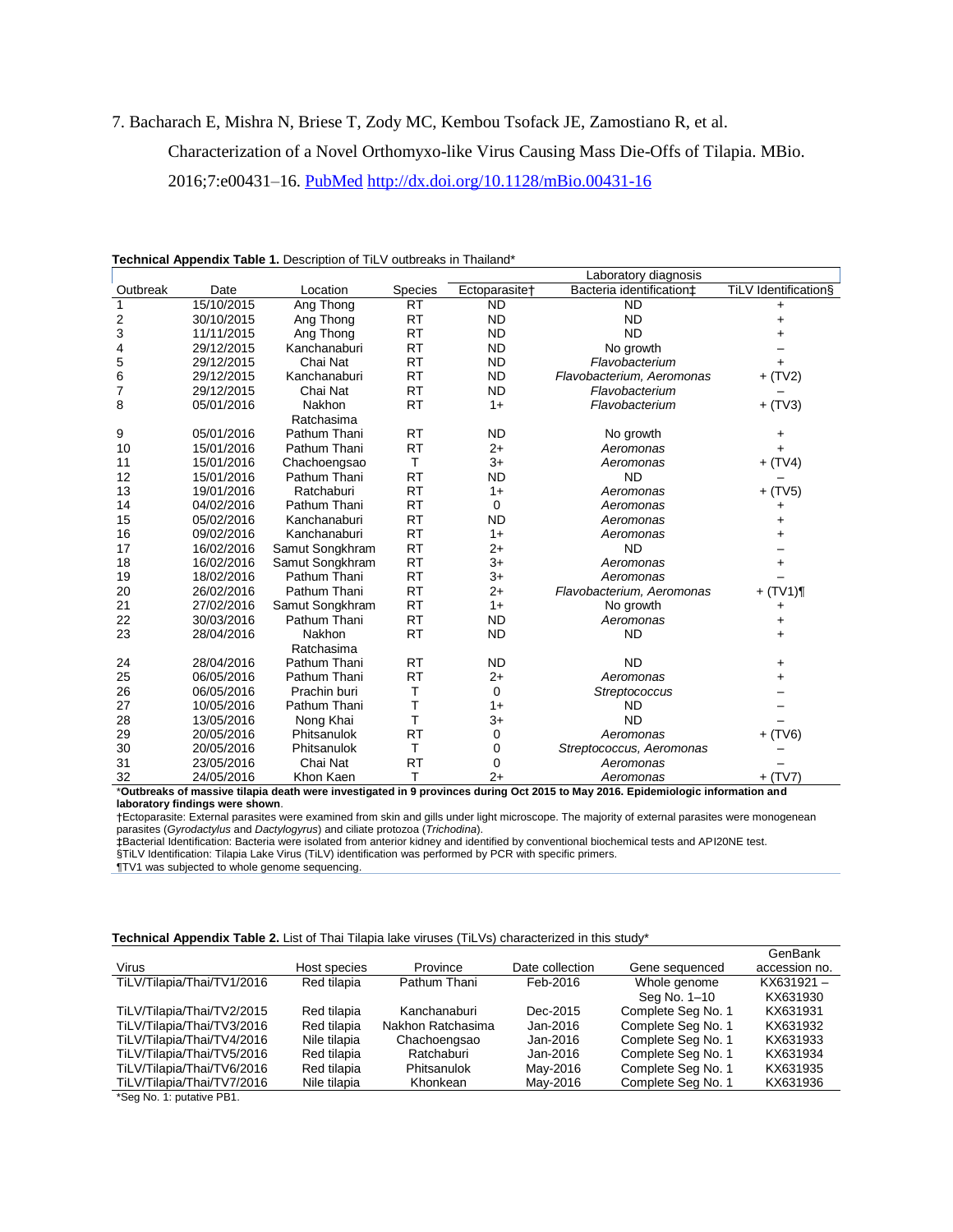|                      | Segment No., nucleotide (amino acid) identities, % |           |          |           |           |          |          |          |          |          |
|----------------------|----------------------------------------------------|-----------|----------|-----------|-----------|----------|----------|----------|----------|----------|
|                      |                                                    | 2         | 3        | 4         | 5         | 6        |          | 8        | 9        | 10       |
| <b>Viruses</b>       | (1560 bp)                                          | (1368 bp) | (1260 b) | (1065 bp) | (1023 bp) | (954 bp) | (588 bp) | (525 bp) | (351 bp) | (342 bp) |
| <b>Israel/4/2011</b> | 95.85                                              | 96.33     | 95.88    | 97.12     | 95.65     | 95.56    | 95.59    | 98.62    | 98.18    | 99.10    |
|                      | (99.22)                                            | (98.73)   | (99.52)  | (99.15)   | (97.90)   | (96.74)  | (97.37)  | (99.42)  | (97.35)  | (99.11)  |
| Israel/AD/2016       | 96.52                                              | 96.80     | 95.69    | 97.12     | 95.18     | 95.56    | 95.78    | 98.41    | 97.86    | 98.19    |
|                      | (99.42)                                            | (99.49)   | (99.27)  | (99.43)   | (97.90)   | (97.74)  | (96.83)  | (100)    | (96.43)  | (98.20)  |
| Thai/TV1/2016        | 100                                                | 100       | 100      | 100       | 100       | 100      | 100      | 100      | 100      | 100      |
|                      | (100)                                              | (100)     | (100)    | (100)     | (100)     | (100)    | (100)    | (100)    | (100)    | (100)    |
| Thai/TV2/2015        | 95.35                                              | N/A       | N/A      | N/A       | N/A       | N/A      | N/A      | N/A      | N/A      | N/A      |
| Thai/TV3/2016        | (99.81)<br>95.42                                   | N/A       | N/A      | N/A       | N/A       | N/A      | N/A      | N/A      | N/A      | N/A      |
|                      | (99.81)                                            |           |          |           |           |          |          |          |          |          |
| Thai/TV4/2016        | 99.42                                              | N/A       | N/A      | N/A       | N/A       | N/A      | N/A      | N/A      | N/A      | N/A      |
|                      | (100)                                              |           |          |           |           |          |          |          |          |          |
| Thai/TV5/2016        | 95.70                                              | N/A       | N/A      | N/A       | N/A       | N/A      | N/A      | N/A      | N/A      | N/A      |
|                      | (99.81)                                            |           |          |           |           |          |          |          |          |          |
| Thai/TV6/2016        | 96.13                                              | N/A       | N/A      | N/A       | N/A       | N/A      | N/A      | N/A      | N/A      | N/A      |
|                      | (99.61)                                            |           |          |           |           |          |          |          |          |          |
| Thai/TV7/2016        | 95.84                                              | N/A       | N/A      | N/A       | N/A       | N/A      | N/A      | N/A      | N/A      | N/A      |
|                      | (99.61)                                            |           |          |           |           |          |          |          |          |          |

**Technical Appendix Table 3.** Nucleotide and amino acid identities of Thai Tilapia Lake Virus (TiLV) against reference TiLV available in the GenBank database\*

\*The number without blanket indicated % nucleotide identity and the number within blanket indicated % amino acid identity.

Note: Common amino acid variation of each segment. The alphabet before number indicates amino acid in Israel TiLV. The number indicates a position of amino acid variation. The alphabet post number indicates amino acid in Thai TiLV. Putative PB1: K446R, Segment No.2: K6R and A231T, Segment No.3: V275M, Segment No.4: S24G and A33V, Segment No.5: I17M, D109E, R155K, T163A, V291I and L294F, Segment No.6: L13F, K55I, M95R, R159H, K274R, N276D and I301M, <u>Segment No.7:</u> S22I, E72R, H113R, C177S and K189E, <u>Segment No.8:</u> V45I, S66G and R114K, Segment No.9: V45I, S66G and R114K, Segment No.10: R89I.

**Technical Appendix Table 4.** Summary of Motifs preA, A, B, C, D and E of Orthomyxoviridae PB 1 aa alignment (*5, 6*)\*

| <b>Technical Appendix Table 4.</b> Summary of Modis preA, A, D, C, D and E or Ontionity XOVINGE FD T ad angliment (0, 0) |                             |                    |                      |                  |                  |                  |
|--------------------------------------------------------------------------------------------------------------------------|-----------------------------|--------------------|----------------------|------------------|------------------|------------------|
| <b>Viruses</b>                                                                                                           | Premotif A                  | Motif A            | Motif B              | Motif C          | Motif D          | Motif E          |
| <b>IAV</b>                                                                                                               | KDAERGKLKRRAIATPGM          | TELSFTITGDNT       | ASLSPGMMMGMF         | <b>TYWWDGLQ</b>  | <b>GINMSKKK</b>  | <b>TGTFEFTSF</b> |
|                                                                                                                          | <b>QIRGFVYFVET</b>          | <b>KWNENON</b>     | <b>NMLSTVLGVS</b>    | <b>SSDDFAL</b>   | S-YINR           | <b>FYR</b>       |
| <b>IBV</b>                                                                                                               | <b>KDAERGKLKRRAIATAGIQI</b> | <b>GGISMTVTGDN</b> | ASLSPGMMMGMF         | <b>EYLWDGLQ</b>  | <b>GINMSKKK</b>  | TGMFEFTSM        |
|                                                                                                                          | <b>RGFVLVVEN</b>            | <b>TKWNECLN</b>    | <b>NMLSTVLGVA</b>    | <b>SSDDFAL</b>   | S-YCNE           | <b>FYR</b>       |
| <b>ICV</b>                                                                                                               | KDGERGKLQRRAIATPGMI         | <b>DQFAVNITGDN</b> | <b>CFLPGGMLMGMF</b>  | <b>GCFWTGLQ</b>  | <b>GINMSLEKS</b> | PELFEFTSM        |
|                                                                                                                          | <b>VRPFSKIVET</b>           | <b>SKWNECQQ</b>    | <b>NMLSTVLGVS</b>    | <b>SSDDFVL</b>   | -YGSL            | <b>FFD</b>       |
| <b>ISAV</b>                                                                                                              | KNSERTKLEPRAVFTAGVP         | <b>GOTLVTLTGDN</b> | <b>IRVRRGMLMGMA</b>  | <b>PEAVYTLOS</b> | <b>GLNVSQKK</b>  | TT-              |
|                                                                                                                          | <b>WRAFIFVLEQ</b>           | <b>SKYNESMC</b>    | NNAFTTASTI           | <b>SDDFVT</b>    | <b>SFYVEG</b>    | <b>FEFNSMFVR</b> |
| <b>Dho</b>                                                                                                               | KHLERGRLNRRTIATPSML         | <b>SEVTGELSGDQ</b> | <b>IRCTLGMFMGMFN</b> | <b>EITGDHVES</b> | <b>GINMSPSK</b>  | <b>AGIGEFNSK</b> |
|                                                                                                                          | ARGFVKIVED                  | <b>EKFNECLD</b>    | LSSTLLALI            | <b>SDDFIH</b>    | <b>CILISP</b>    | <b>YHH</b>       |
| Tho                                                                                                                      | KHLERGRLNRRTIATPSML         | <b>TAVTGELSGDQ</b> | ISCRLGMFMGMYN        | <b>ELTGSHVES</b> | <b>GINMSPSK</b>  | <b>AGIGEFNSK</b> |
|                                                                                                                          | <b>IRGFVKIVED</b>           | <b>EKFNECLD</b>    | <b>LTSTLLALI</b>     | <b>SDDFIH</b>    | <b>CILISP</b>    | <b>FHH</b>       |
| <b>TiLV4-11</b>                                                                                                          | <b>RDQERGKPKSRAIFLSHPF</b>  | <b>ESRKHVLNGDC</b> |                      | <b>GTTDRFLSF</b> | -NLSLKKS-        | AS-              |
|                                                                                                                          | <b>FRLLSSVVET</b>           | <b>TKYNEAID</b>    | <b>GGMLMGMFNATA</b>  | <b>SDDFIT</b>    | <b>YISV</b>      | LEINSCTLT        |
|                                                                                                                          |                             |                    | TLA-                 |                  |                  |                  |
| TiLVAD-16                                                                                                                | <b>RDQERGKPKSRAIFLSHPF</b>  | <b>ESRKHVLNGDC</b> |                      | <b>GTTDRFLSF</b> | -NLSLKKS-        | AS-              |
|                                                                                                                          | <b>FRLLSSVVET</b>           | <b>TKYNEAID</b>    | <b>GGMLMGMFNATA</b>  | <b>SDDFIT</b>    | <b>YISV</b>      | LEINSCTLT        |
|                                                                                                                          |                             |                    | TLA-                 |                  |                  |                  |
| Thai TiLV                                                                                                                | <b>RDQERGKPKSRAIFLSHPF</b>  | <b>ESRKHVLNGDC</b> |                      | <b>GTTDRFLSF</b> | -NLSLKKS-        | AS-              |
|                                                                                                                          | <b>FRLLSSVVET</b>           | <b>TKYNEAID</b>    | <b>GGMLMGMFNATA</b>  | <b>SDDFIT</b>    | <b>YISV</b>      | LEINSCTLT        |
|                                                                                                                          |                             |                    | TLA-                 |                  |                  |                  |

\*Gap represented by -. Residues that are invariant for all RNA polymerases are shown in Bold. Conserved residues among negative-stranded RNA are shown in bold and underline. Description of viruses are as follows: IAV: influenza A/Puerto Rico/8/1934 (EF467819), IBV: influenza B/Ann Arbor/1/1966 (M20170), ICV: influenza C/JJ/1950(M28060), ISAV: Infectious salmon anemia virus strain Sotra 92/93(AJ002475), Dho: Dhori virus (M65866), Tho: Thogoto virus (AF004985).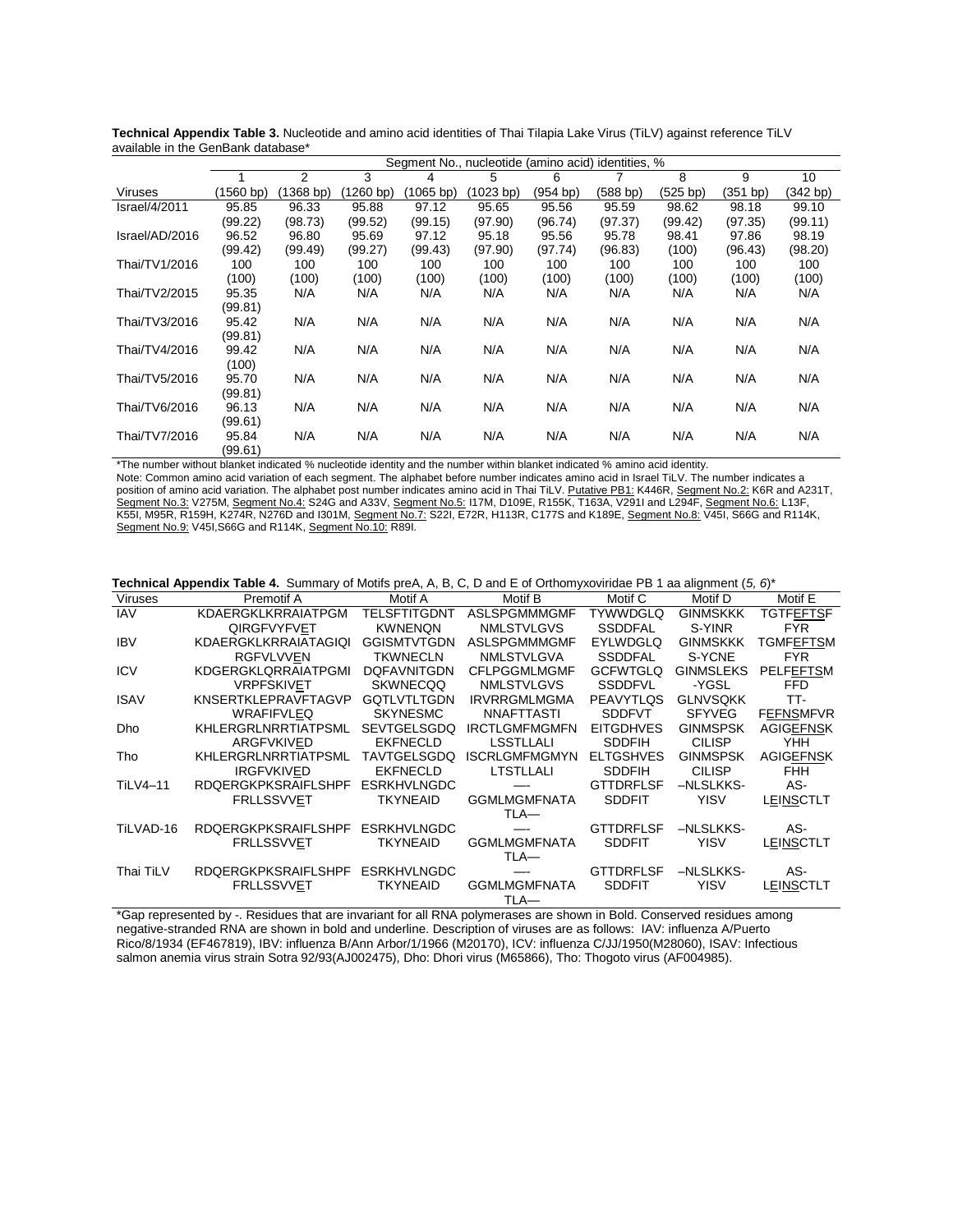| Segment | <b>Primer Name</b> | <b>Tournoar Appenant Table of Elot of Origonaologiao primoto for That TIEV ocquoitoing</b><br>Primer Sequence $(5' - 3')$ | <b>Bp</b> | Product size (Bp) |
|---------|--------------------|---------------------------------------------------------------------------------------------------------------------------|-----------|-------------------|
|         | TiLV1F             | CCAAACGTTATCTCTTAATTACGCAC                                                                                                | 26        | 1641              |
|         | TiLV1R             | <b>GCAAATATTTCTCTCATTCGCCT</b>                                                                                            | 23        |                   |
| 2       | TiLV2F             | ACTCTCTATTACCAAATACATTTACT                                                                                                | 26        | 1445              |
|         | TiLV2R             | TTACCATATATATAGTGAAGGC                                                                                                    | 22        |                   |
| 3       | TiLV3F             | ACCCCTTAATCCTTAATAGACCGTTA                                                                                                | 26        | 1352              |
|         | TiLV3R             | CCCATAATCCTCTATTAGAACGTCGT                                                                                                | 26        |                   |
| 4       | TiLV4F             | CCAAAGTTTACTCCTATTACCCAGA                                                                                                 | 25        | 1250              |
|         | TiLV4R             | <b>GCAAATCTTTCTCCAATTACCGTCT</b>                                                                                          | 25        |                   |
| 5       | TiLV5F             | CCAAATGTTTCTCTTATCTCAGACTC                                                                                                | 26        | 1087              |
|         | TiLV5R             | CTTTTTCTCAGTTTACCACTTTATG                                                                                                 | 25        |                   |
| 6       | TiLV6F             | CCAAATTTTACCTCTCGCAT                                                                                                      | 20        | 1027              |
|         | TiLV6R             | TCAAGCACTTAAAACTGTACC                                                                                                     | 21        |                   |
| 7       | TiLV7F             | CTCTCTTTGCATTGCATACCGT                                                                                                    | 22        | 704               |
|         | TiLV7R             | <b>GACCAATTATCCCTGCTTTCA</b>                                                                                              | 21        |                   |
| 8       | TiLV8F             | ACCTCATCTACACTAACATTTCCA                                                                                                  | 24        | 637               |
|         | TiLV8R             | TCATCATTACACAAATGGAGTAGCT                                                                                                 | 25        |                   |
| 9       | TiLV9F             | ACAAGTCCGATTACTTTTTCCGC                                                                                                   | 23        | 530               |
|         | TiLV9R             | <b>TCTTTCTCACGTCCTTAAAGTCA</b>                                                                                            | 23        |                   |
| 10      | TiLV10F            | AACCCTACTAACACCAAATATAGCT                                                                                                 | 25        | 450               |
|         | TiLV10R            | CTTTCCCTCTGACACCCTGT                                                                                                      | 20        |                   |

**Technical Appendix Table 5.** List of Oligonucleotide primers for Thai TiLV sequencing\*

\*Primers were designed based on available TiLV reference (7).

#### **Technical Appendix Table 6.** Detail description of genome composition of Thai TiLV (TV1)

|        | . .                 |                         |                      |                        |  |
|--------|---------------------|-------------------------|----------------------|------------------------|--|
|        |                     | Israel TiLV, TIL4/2011* | Thai TiLV, THA1/2015 |                        |  |
| Contig | Segment length (Bp) | Predicted protein (AA)  | Segment length (Bp)  | Predicted protein (AA) |  |
|        | .641                | 519                     | 1562 (1560)          | 519                    |  |
| 2      | 1.471               | 457                     | 1368 (1368)          | 455                    |  |
| 3      | 1,371               | 419                     | 1301 (1260)          | 419                    |  |
| 4      | 1,250               | 356                     | 1170 (1065)          | 354                    |  |
| 5      | 1.099               | 343                     | 1024 (1023)          | 340                    |  |
| 6      | 1.044               | 317                     | 988 (954)            | 317                    |  |
|        | 777                 | 195                     | 685 (588)            | 195                    |  |
| 8      | 657                 | 174                     | 588 (525)            | 174                    |  |
| 9      | 548                 | 118                     | 484 (351)            | 116                    |  |
| 10     | 465                 | 113                     | 405 (342)            | 113                    |  |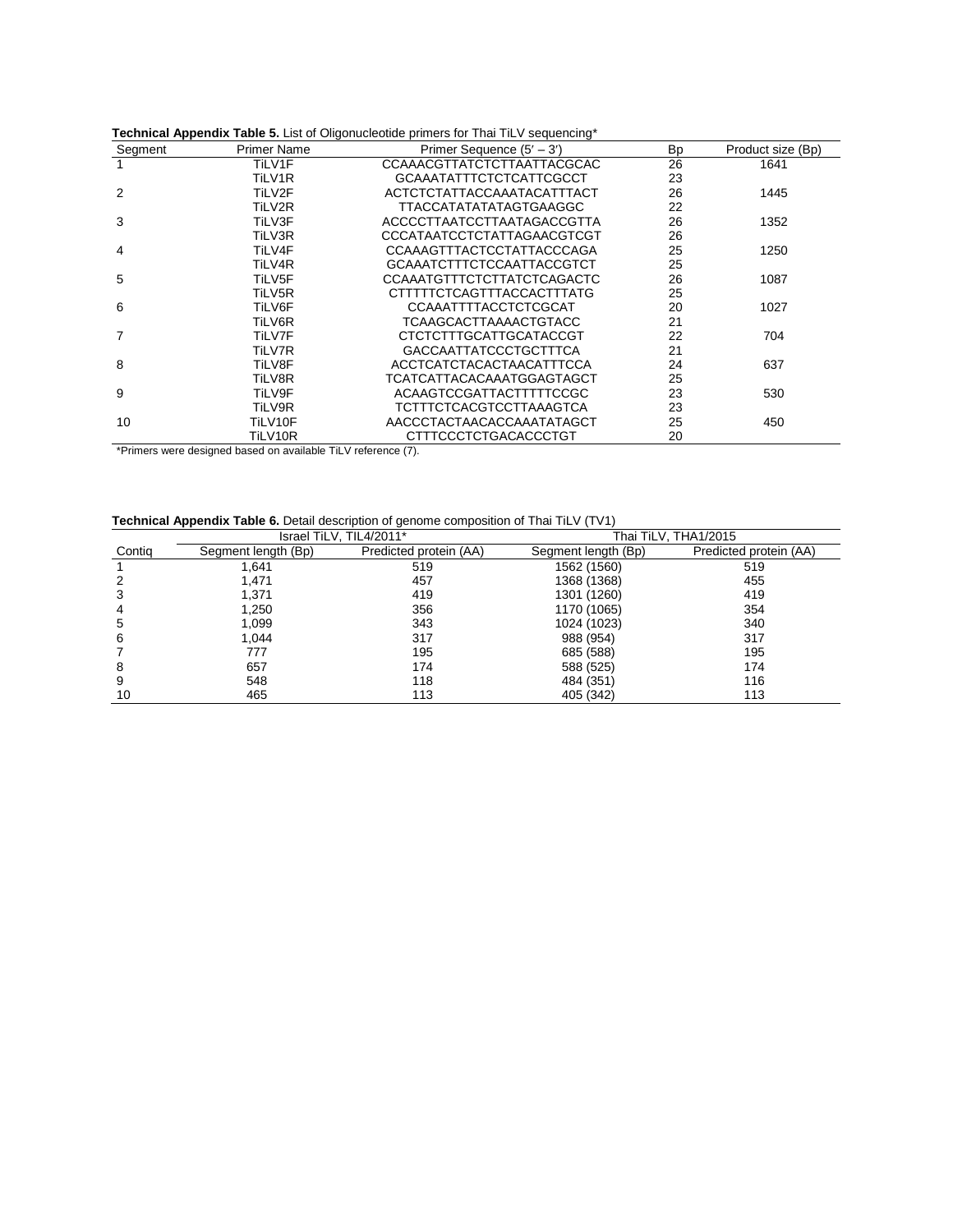

**Technical Appendix Figure 1.** Locations of sample collection covering central, eastern, northeastern and western of Thailand. Stars (solid) represent site of virus positive location.